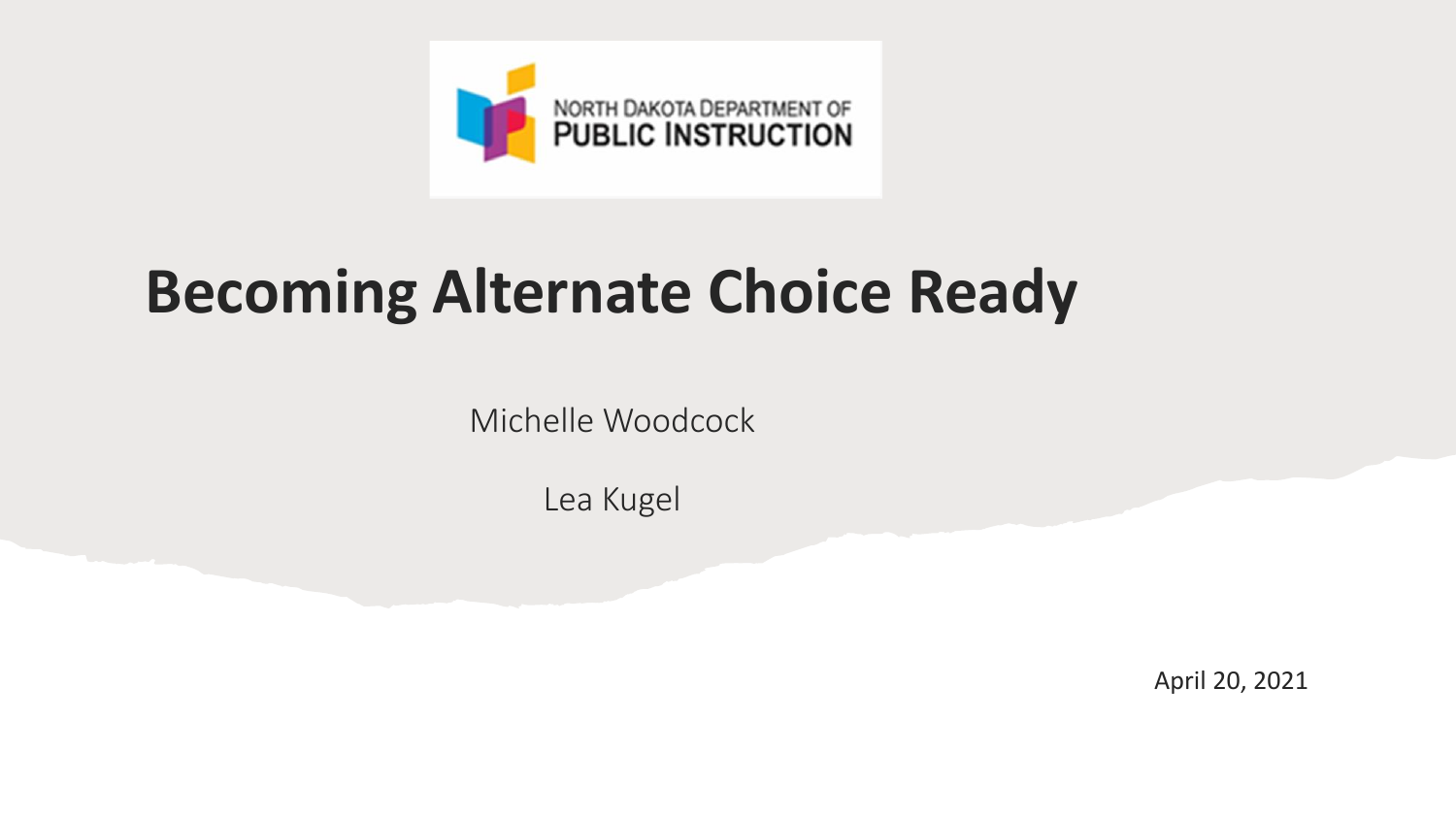### Purpose of Choice Ready Grant

1) Build up Choice Ready Assessment

2) Graduate Students who are Choice Ready

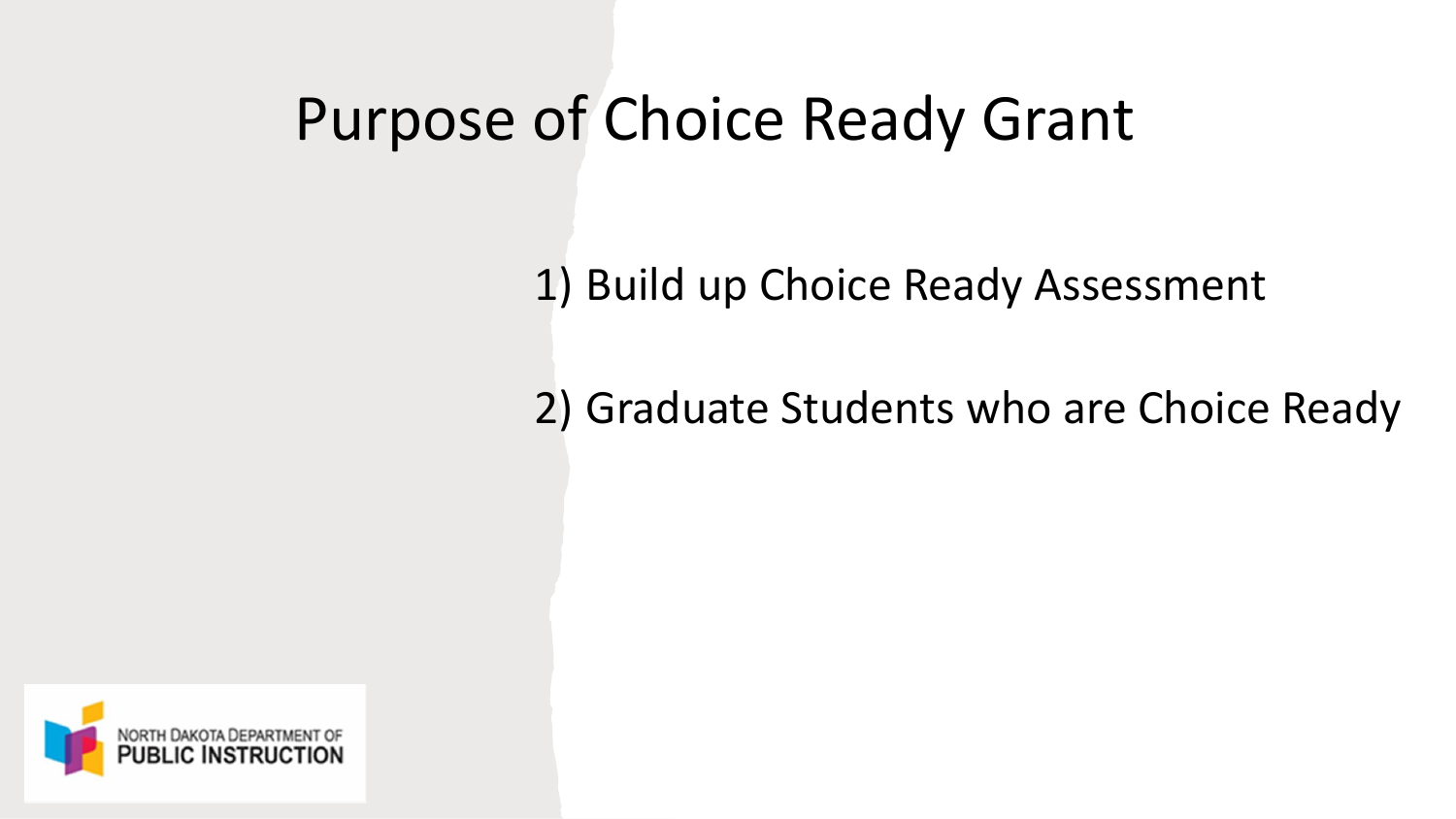# **Choice Ready Grant**

### Competitive Application Process

-Poorly written applications will not be funded

Application must be related to the assessment

MUST include justification statement on how expenses applied for will allow more students to become choice ready

Internal NDDPI reviewers

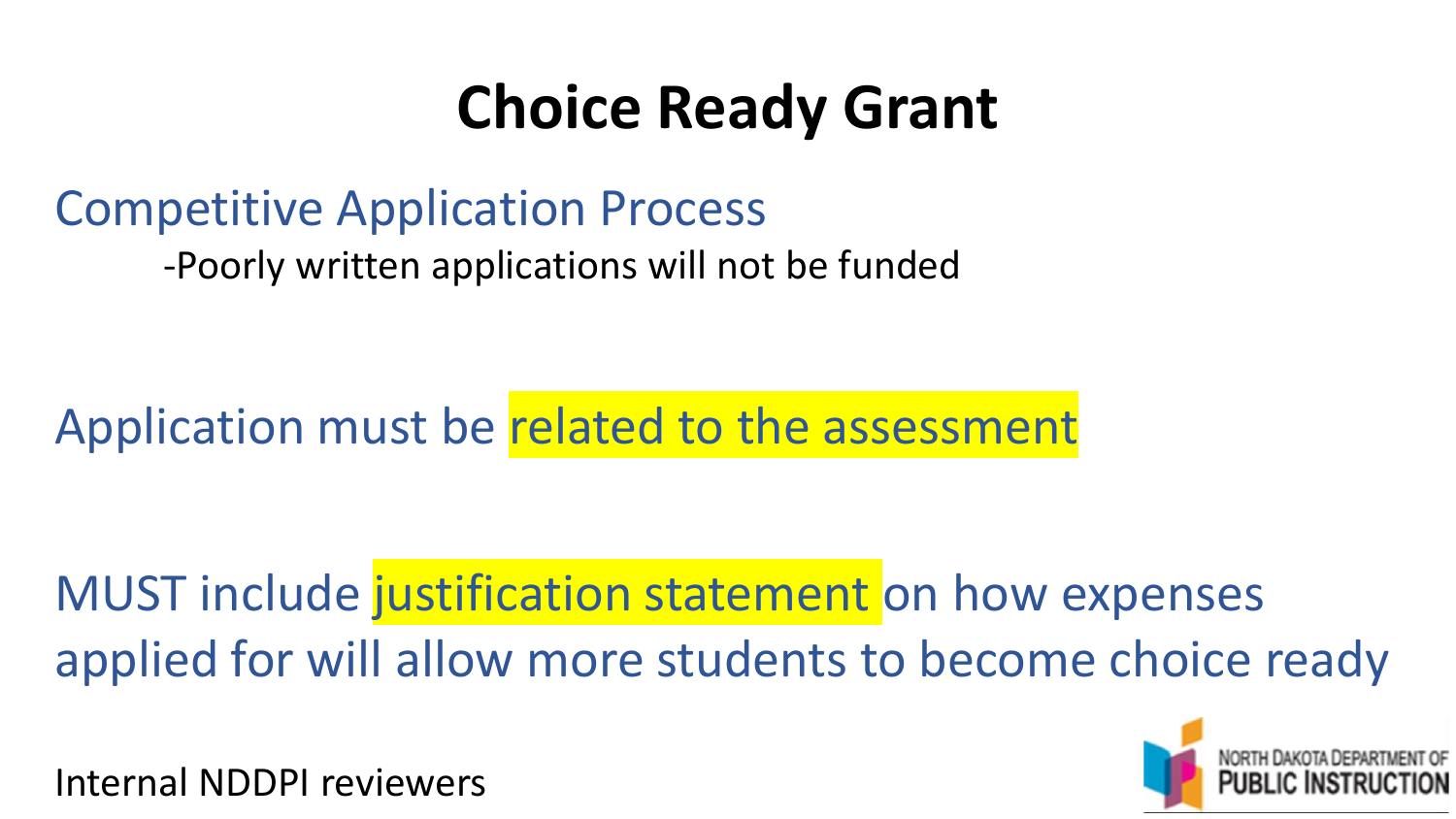### IDEA 2004

Students with disabilities should be post-secondary ready as they move through the transition process in high school and move to post-school activities.

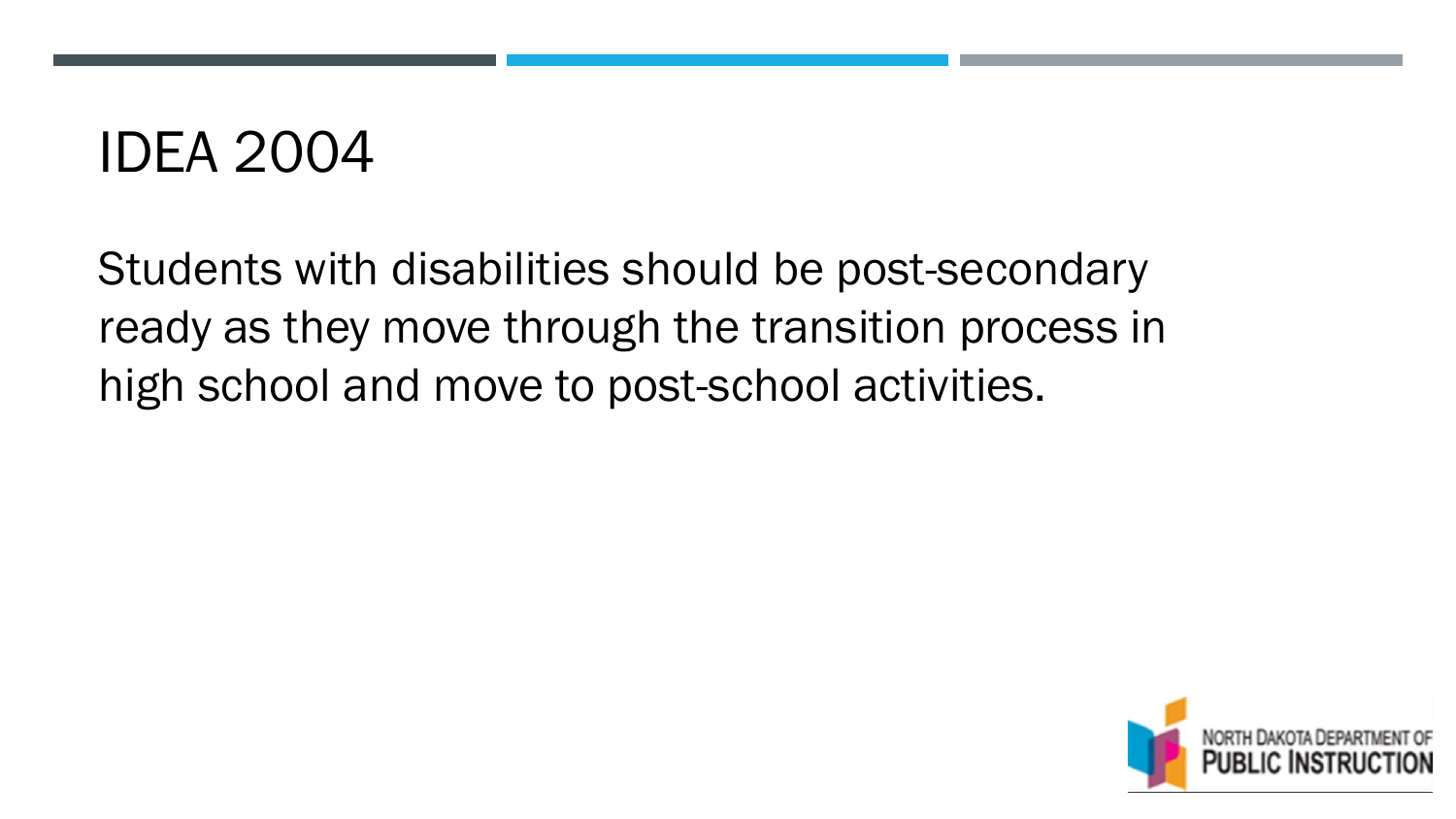### Alternate Choice Ready

- Most significant cognitive disabilities
- [ND Alternate Achievement Test \(NDAA\)](https://www.nd.gov/dpi/sites/www/files/documents/SpeEd/NDAAGuidelinesJuly.2018.pdf)
- Alternate Achievement Standards
- Essential Skills, Post-Secondary Ready, Workforce Ready, Military/Life Skills Ready

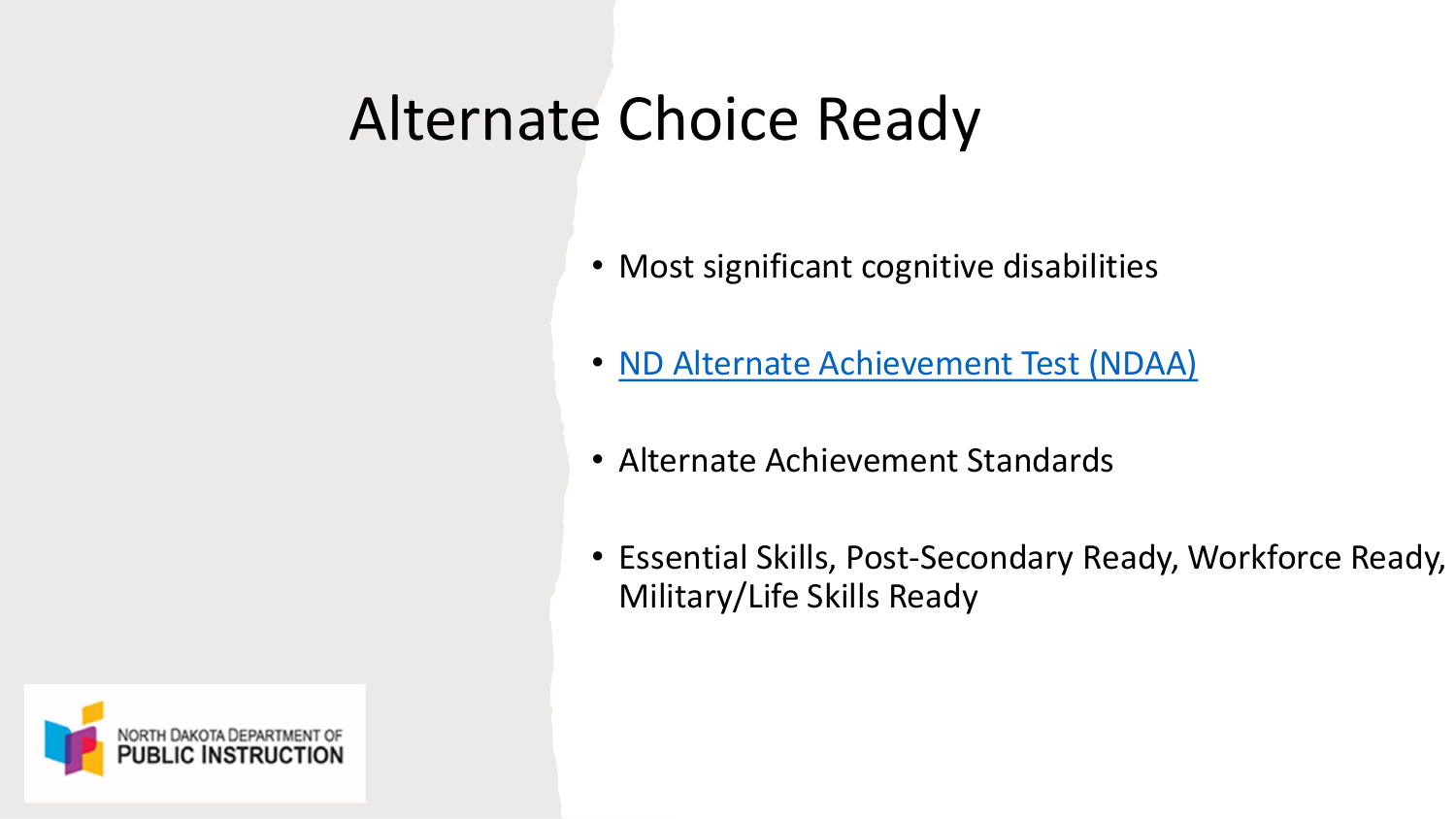### ND Alternate Achievement Test and Standards

#### Grade 3

| <b>Key Ideas and Details</b> |                                                                                                                                                                                                           |  |  |  |
|------------------------------|-----------------------------------------------------------------------------------------------------------------------------------------------------------------------------------------------------------|--|--|--|
| Code                         | Standard                                                                                                                                                                                                  |  |  |  |
| RL <sub>1</sub>              | Ask and answer questions to demonstrate understanding of a<br>text, referring explicitly to the text (textual evidence) as the<br>basis for the answers                                                   |  |  |  |
| RL.2                         | Recount stories, including fables, folktales, and myths from<br>diverse cultures to determine the central message, lesson, or<br>moral and explain how it is conveyed through key details in<br>the text  |  |  |  |
| RL3                          | Describe characters in a story (e.g., their traits, motivations, or<br>feelings) and their actions.                                                                                                       |  |  |  |
| <b>Craft and Structure</b>   |                                                                                                                                                                                                           |  |  |  |
| Code                         | Standard                                                                                                                                                                                                  |  |  |  |
| RL.4                         | Determine the meaning of words and phrases as they are<br>used in a text, distinguishing literal from nonliteral language.                                                                                |  |  |  |
| RL.5                         | Refer to parts of stories, dramas, and poems when writing or<br>speaking about a text, using terms such as chapter, scene,<br>and stanza; describe how each successive part builds on<br>earlier sections |  |  |  |
| RL <sub>6</sub>              | Distinguish their own point of view from that of the narrator or<br>those of the characters.                                                                                                              |  |  |  |

| Conceptual<br>Area   | <b>Essential</b><br><b>Element</b>                                                           | Description*                                                                                                      |  |
|----------------------|----------------------------------------------------------------------------------------------|-------------------------------------------------------------------------------------------------------------------|--|
| <b>ELA.C1.1</b>      | Requirement: Choose at least three Essential Elements, including at least one RL and one RI. |                                                                                                                   |  |
|                      | <b>ELA.EE.RL.3.1</b>                                                                         | Answer who and what questions to demonstrate understanding of details in a text.                                  |  |
|                      | <b>ELA.EE.RL.3.2</b>                                                                         | Associate details with events in stories from diverse cultures.                                                   |  |
|                      | <b>ELA.EE.RL.3.3</b>                                                                         | Identify the feelings of characters in a story.                                                                   |  |
|                      | <b>ELA.EE.RL.3.5</b>                                                                         | Determine the beginning, middle, and end of a familiar story with a logical order.                                |  |
| <b>ELA.EE.RI.3.1</b> |                                                                                              | Answer who and what questions to demonstrate understanding of details in a text.                                  |  |
|                      | <b>ELA.EE.RI.3.2</b>                                                                         | Identify details in a text.                                                                                       |  |
|                      | <b>ELA.EE.RI.3.3</b>                                                                         | Order two events from a text as "first" and "next."                                                               |  |
|                      | <b>ELA.EE.RI.3.5</b>                                                                         | With guidance and support, use text features including headings and key words to locate<br>information in a text. |  |

These NDAA Essential Elements can be used to write Standards Based IEP's. They can be found here:

[ELA](https://dynamiclearningmaps.org/sites/default/files/documents/Manuals_Blueprints/DLM_IE_ELA_Blueprint.pdf) [Math](https://dynamiclearningmaps.org/sites/default/files/documents/Manuals_Blueprints/DLM_IE_Math_Blueprint.pdf) [Science](https://dynamiclearningmaps.org/sites/default/files/documents/Manuals_Blueprints/DLM_YE_Sci_Blueprint.pdf)

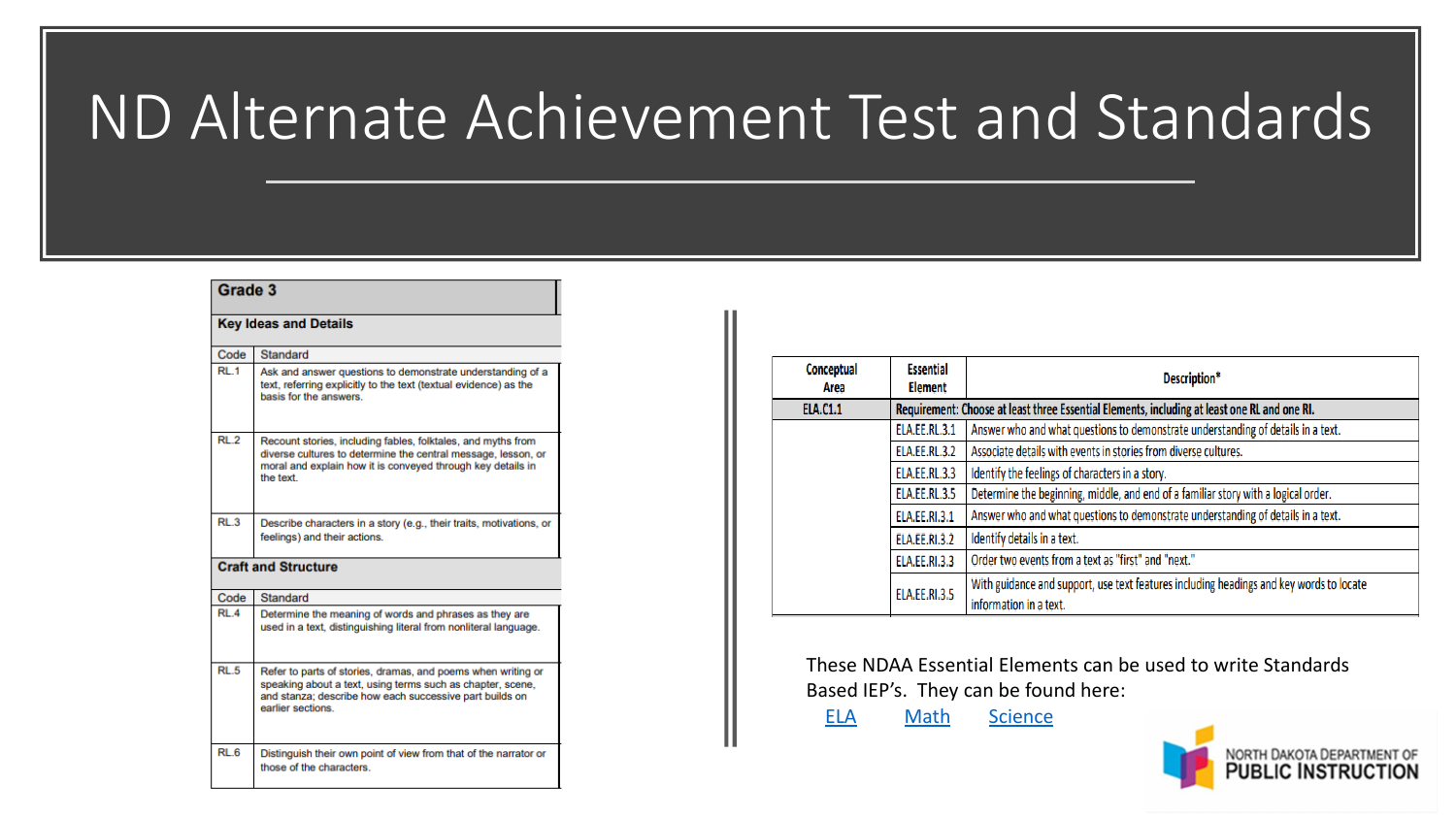### **ALTERNATE** CHOICE READY **CHART**

### **Alternate Choice Ready Report**

| <b>School District:-</b><br>Student:-                                                                                                                                                                                                                                                                                                                                                                                      |                                                                                                                                                                                                                                                                  | -School Year:<br>School:—<br>**Note this table is to be used only for those students who have been identified as a stu-<br>dent who take the NDAA based on alternate academic achievement standards and has been<br>identified as a student with significant cognitive disabilities. |  |
|----------------------------------------------------------------------------------------------------------------------------------------------------------------------------------------------------------------------------------------------------------------------------------------------------------------------------------------------------------------------------------------------------------------------------|------------------------------------------------------------------------------------------------------------------------------------------------------------------------------------------------------------------------------------------------------------------|--------------------------------------------------------------------------------------------------------------------------------------------------------------------------------------------------------------------------------------------------------------------------------------|--|
| <b>ESSENTIAL SKILLS</b><br>$\Box$ Earn a North Dakota High School Diploma<br>$\Box$ Financial Literacy (15.1-21-21)/Applied Topics Financial Literacy Course<br><b>Four or more additional indicators:</b><br>□ 25 hours of Community Service<br>□ 95% Attendance (not counting school related absences) □ Demonstrate competency in 21st Century Skills<br>$\Box$ Two or more years in organized Co-Curricular Activities | $\Box$ Two or more years in organized Extra-Curricular Activities<br>$\Box$ Career Exploration Experience                                                                                                                                                        | □ Complete a 9-week Career Education Course/Individual Counseling (15.1-21-18)<br>$\Box$ Pass ND Civics Test (15.1-21-27)/ or IEP based decision on exemption<br>$\Box$ Successfully complete a Capstone Project<br>$\Box$ Successfully complete an on-line learning course          |  |
|                                                                                                                                                                                                                                                                                                                                                                                                                            | Students shall then complete two or more of the CHOICE READY components below.                                                                                                                                                                                   |                                                                                                                                                                                                                                                                                      |  |
| <b>POST-SECONDARY SKILLS</b><br>$\Box$ Complete a Four Year Rolling Plan $\Box$ Earn a 2.8 GPA or greater<br>complete one academic indicator set below:<br>$\Box$ T-2: Transition Plan Course of Study<br>T-3 : Strategies and Activities Needed to Assist in Reaching Post<br>Secondary Goals.<br>And                                                                                                                     | <b>WORKFORCE READY</b><br><b>Complete a Four Year Rolling Plan</b><br>T-2: Transition Plan Course of Study<br>And<br>Two or more additional indicators:<br>$\Box$ Complete three CTE courses or more (A, B, or C)<br><b>Complete Career Ready Practices</b>      | <b>Military Ready</b><br><b>Life Skills Ready</b><br>Complete a Four Year Rolling Plan<br>$\Box$ T-2: Transition Plan Course of Study<br>And<br>Two or more additional indicators:<br>Applied Topics Daily Living (2 or more levels completed)                                       |  |
| Two or more additional indicators:<br>Applied Topic Core Course Work (A, B or C)<br>Pre-employment Activities (Pre-ETS) at least one<br>* Job Exploration<br>*Worked-Based Learning Experiences<br>*Counseling for Post-Secondary Education<br>*Workplace Readiness Training<br>*Instruction n Self-Advocacy                                                                                                               | <b>WorkKeys (Gold or Silver)</b><br><b>Work Skills Readiness Curriculum</b><br>Work-place Learning Experience (40 hrs)<br><b>Job Exploration Counseling</b><br>NDAA (Reading/Math) Target or Advanced<br><b>Applied Topic Occupational Education Course Work</b> | Independent Living Activities (Met Goals on IEP),<br>$\Box$ Pre-Employment activities<br>Summary of Performance Completed<br>updated 8/11/2020                                                                                                                                       |  |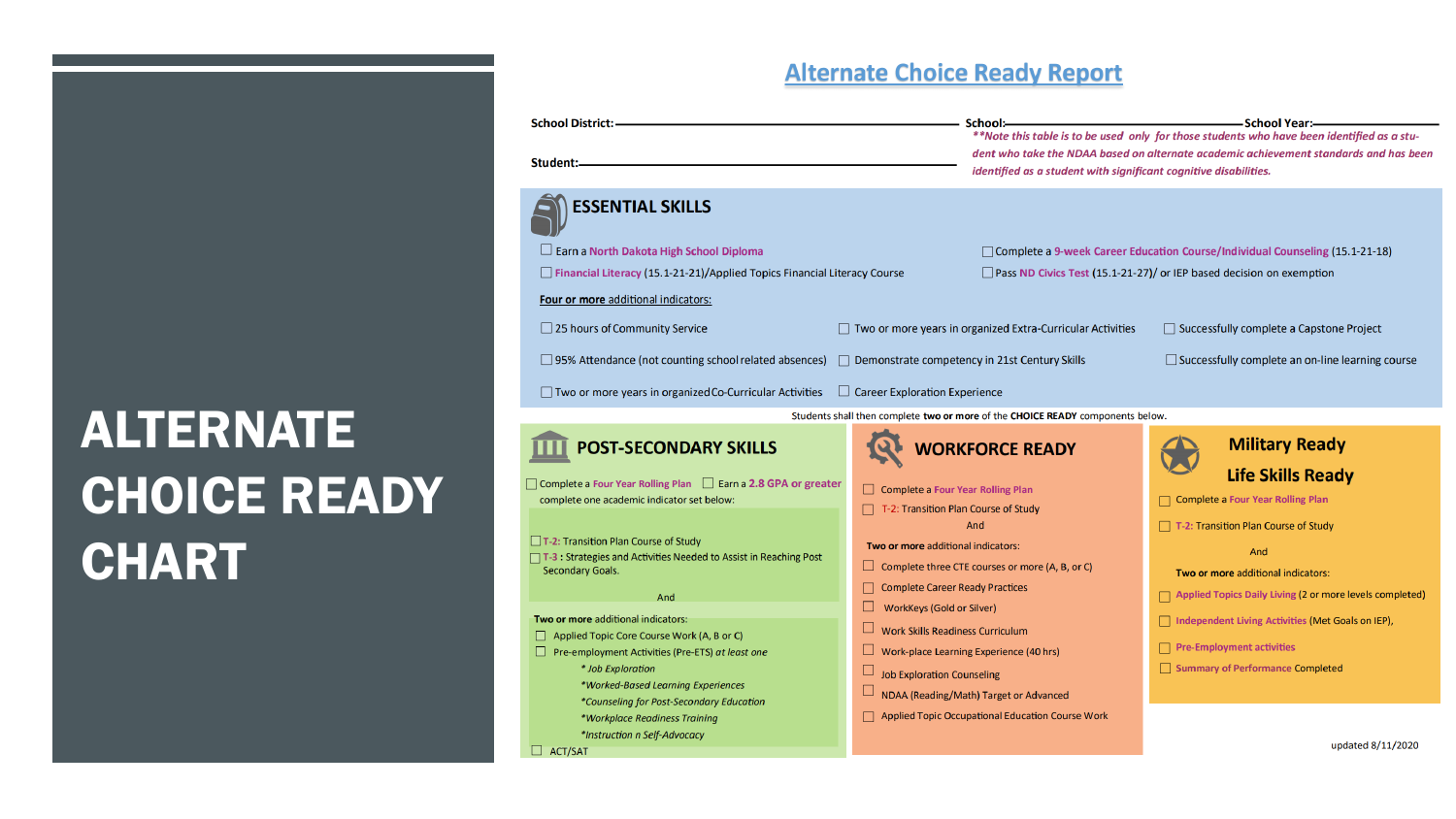# Essential Skills

- Earn High School Diploma
- 9-week Career Education Course/Individual Counseling
- Financial Literacy/Applied Topics Financial Literacy Course
- Pass ND Civics Test/or IEP exemption
- Career Exploration
- Community Service
- Online Learning Project
- Improving attendance (95%)

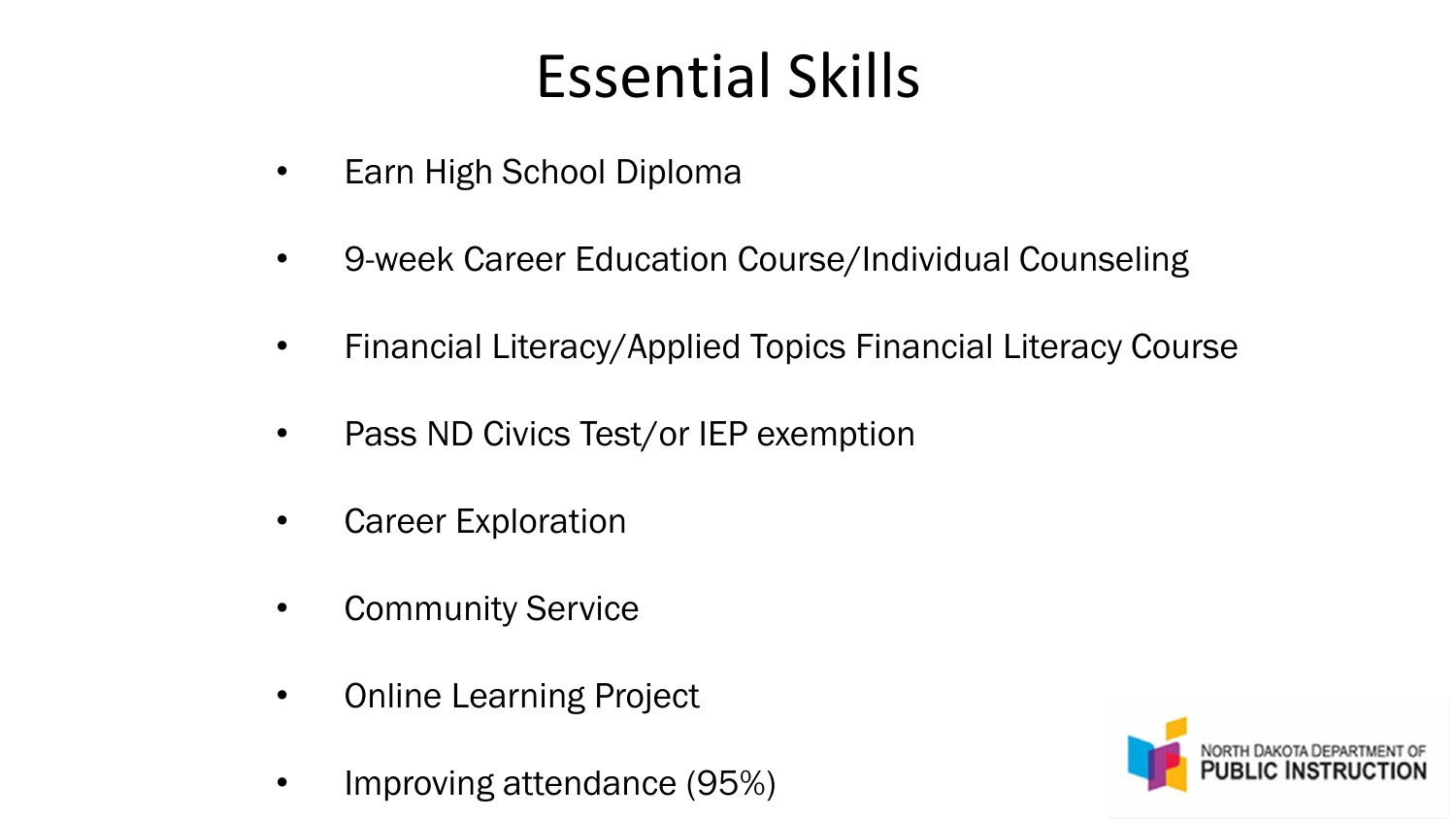### Post-Secondary Ready

- Transition Plan Course of Study
- Transition Activities
- Applied Topic Core Coursework
- Pre-ETS (Job Exploration, Work-based learning Experiences, Counseling for Post-Secondary Education, Workplace Readiness Training, Instruction in Self-Advocacy

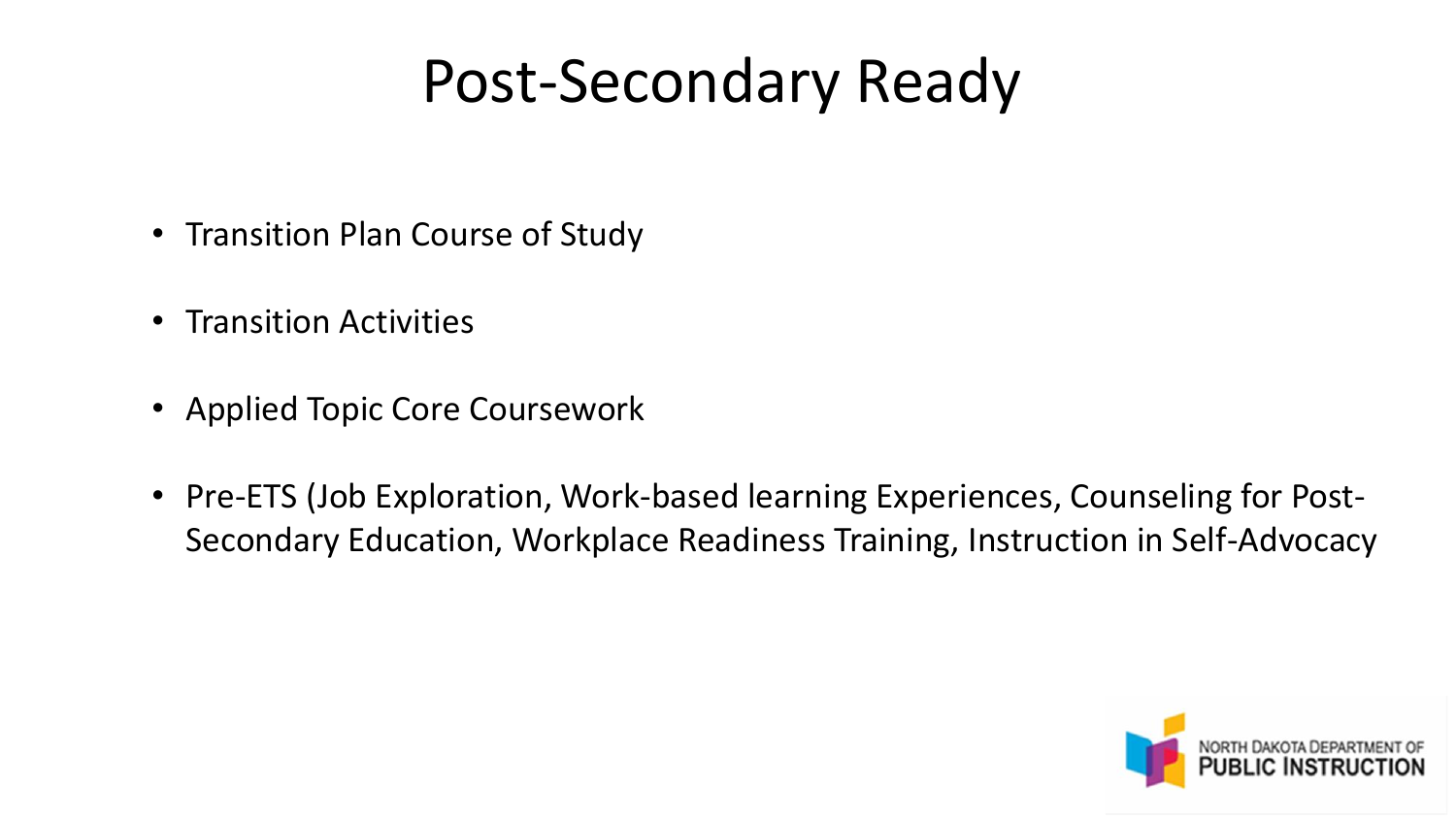# Workforce Ready

- Transition Plan Course of Study
- Enroll in CTE Coursework
- Career Ready Practices
- Work Skills Readiness Curriculum
- Work-place Learning Experiences (40 hours)
- Applied Topics Occupational Education Coursework
- Complete Workkeys

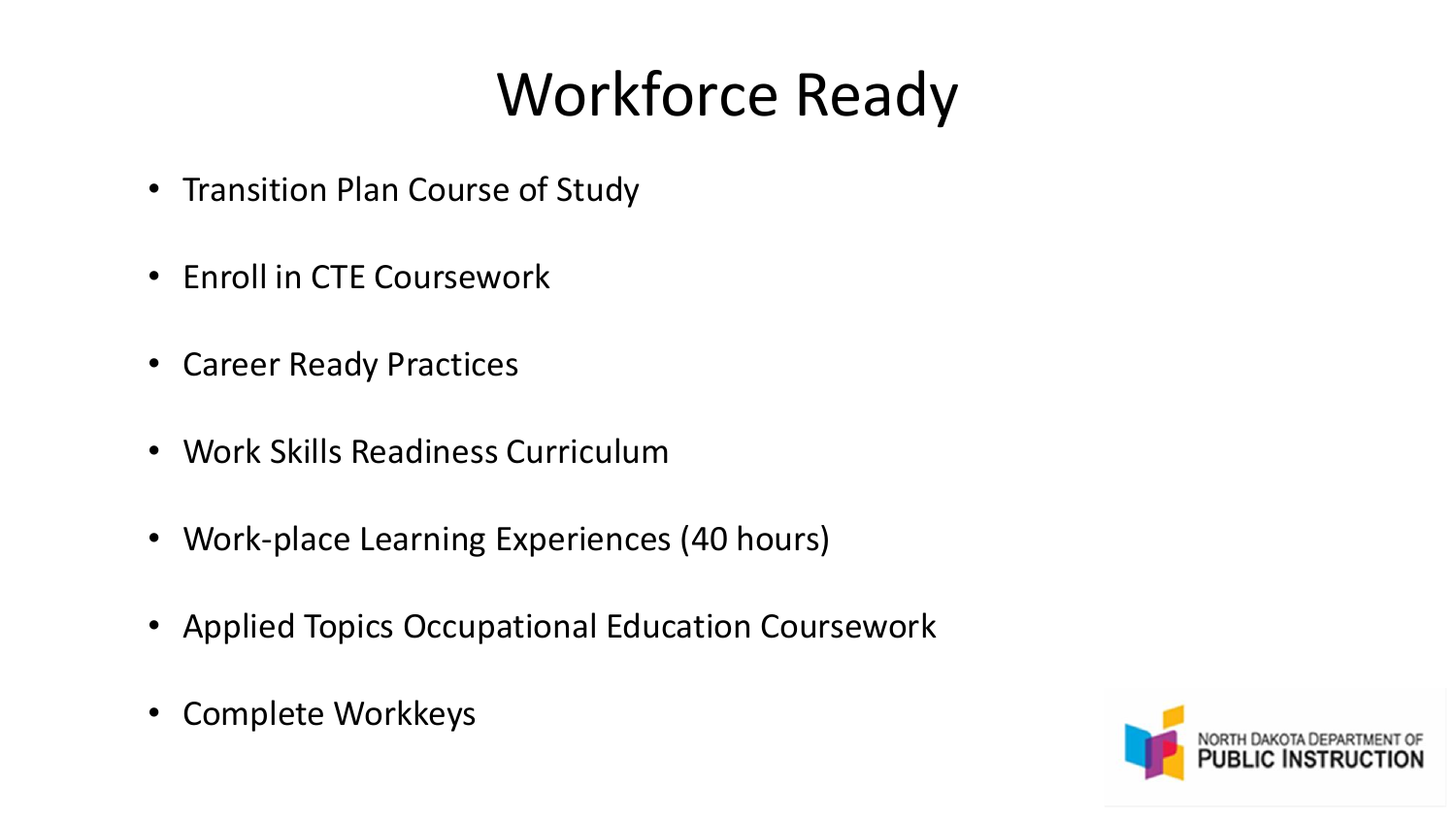# Military/Life Skills Ready

-Applied Topics in Daily Living

-Independent Living Goals

-Pre-employment activities